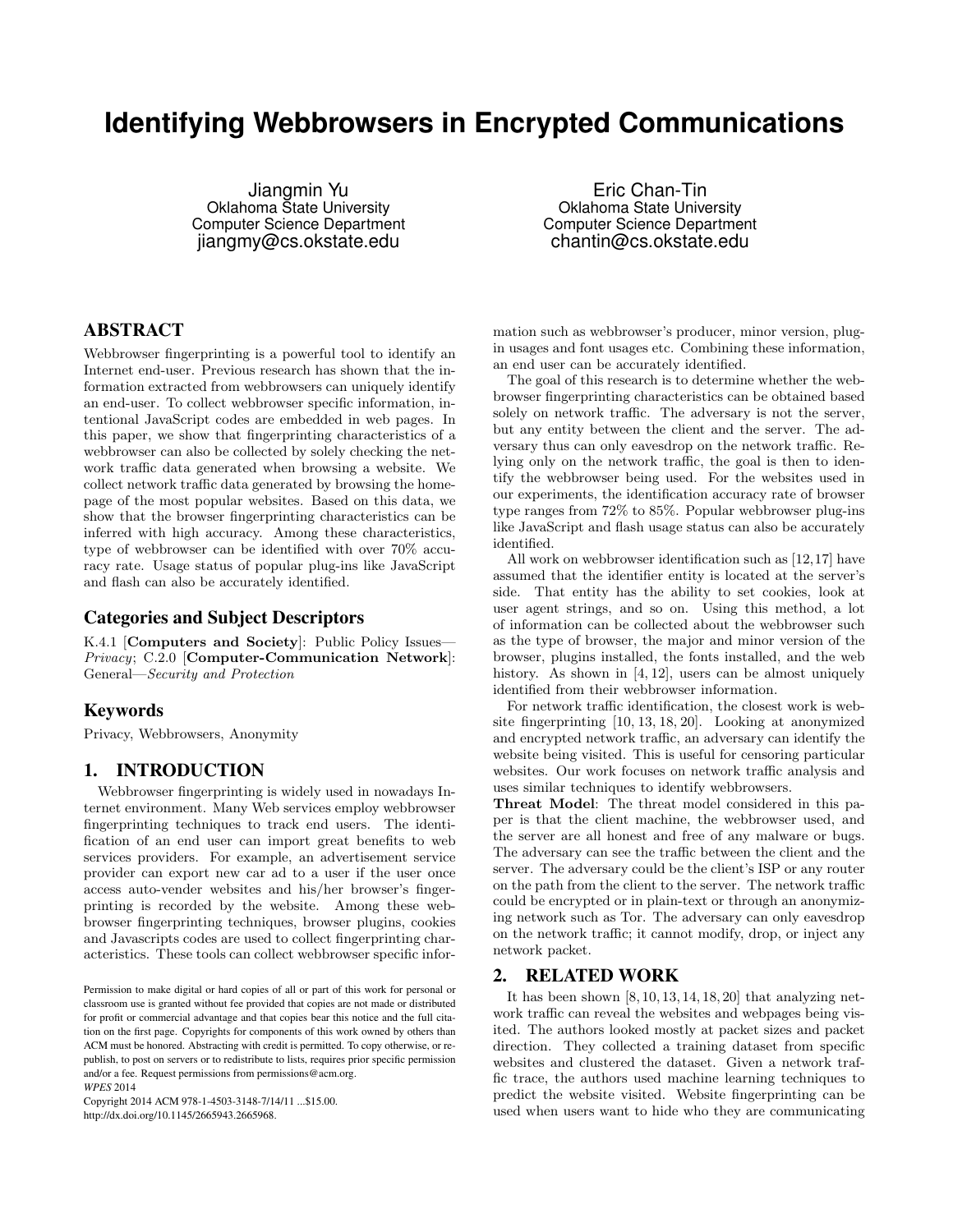with, for example, by using Tor. These users might want to bypass any censorship mechanism blocking certain websites. Using website fingerprinting, the censor can identify users accessing censored web content. The latest paper [18] showed that specific websites can be accurately identified, only by examining the network trace. Our work differs in that although we are analyzing network traffic, the traffic analysis is used to identify and track webbrowsers, not to fingerprint websites visited.

Panopticlick [4,12] showed how browser information, such as user agent string, fonts installed, languages supported, and plugins enabled, can be used to uniquely identify users. Every user has an almost unique fingerprint and this can be used to track users visiting different websites or across different visits to the same website. The main goal of identifying users is to track them. This is especially useful for advertising. The EverCookie [3] is a persistent storage that is not cleared when the browsers cleans its cache and cookies. This permanent cookie can be used to track users. [17] showed how users can still be tracked without setting any cookies. FPDetective [7] did a wide survey of popular Internet websites and determined which website was performining browser fingerprinting. Our work is different because the fingerprinting is not at the server side; we assume the server is honest. Instead, the adversary can only eavesdrop on network traffic between the client and the server.

In an attempt to hide their Internet activities, remain anonymous, or bypass censors, anonymity-providing schemes such as Tor [9] and Anonymizer [2] have been deployed. These schemes only hide who is communicating with whom. Network traffic analysis can still be performed to identify any website visited. Server-side fingerprinting can still be performed to identify users and webbrowsers. There are tools [5] that attempt to remove identifying or sensitive information from web headers. However, they do not provide complete protection as shown in [17, 18].

Network traffic analysis have been used for some time [11, 16]. They can be used to detect the application being used (such as Skype), or more commonly, to deanonymize users. Various countermeasures such as traffic morphing [19] have been proposed. A survey of network traffic analysis attacks and countermeasures is given in [15]. In our work, we leverage network traffic analysis to identify and track users from their webbrowser information.

# 3. EXPERIMENTAL SETUP

## 3.1 Collecting Data

Our assumption is that we know which web site the user is visiting, and we need to identify who is visiting the web site, that is, to get the fingerprinting information of the webbrowser which the user is using. The information we can use to reach this goal is only the network traffic generated when browsing a web page. In this paper, network traffic data are collected for four types of webbrowsers and homepages of 9 top Alexa [1] websites.

Our experiments are done on Windows 7 platform. The browsers we run experiments upon are Google Chrome 29.0, Internet Explorer 10.0, Firefox 24.0 and Tor Browser Bundle 3.6.1. The first three are widely used web browsers. Tor Browser Bundle is a pre-configured Firefox browser, it integrates Tor software to the webbrowser and takes advantage of Tor to protect users' anonymity. Wireshark 1.10.1 is used to record TCP/IP traffic data.

We use top 9 most popular web sites (downloaded from Alexa web site [1]), open them in web browsers and record TCP/IP traffic data. Some web sites support localization, they will automatically switch to different versions of web pages according to the region where we launch the browser. When using Tor Browser bundle, the region of our browser is determined by the exit node of the Tor circuit. In our experiments, we specify the region for google.com and yahoo.com as https://www.google.com/ncr and https://us. yahoo.com/?p=us respectively. In this way, we can ensure that each time we are visiting the same website. 9 web sites used in our experiments are: google.com, yahoo.com, facebook.com, amazon.com, qq.com, taobao.com, live.com, ebay.com and youtube.com.

To run experiments automatically, we wrote a Java program. This program will iterate all these 9 websites and 4 browsers. For each iteration, the following 5 steps are taken:

- 1. Launch Wireshark to record traffic data.
- 2. Wait 30 seconds then launch one web browser and connect to a website.
- 3. Wait 300 seconds then kill web browser.
- 4. Save traffic data to file, wait 30 seconds then Quit Wireshark.
- 5. Wait 300 seconds then go to step 1 and start another experiment.

For each experiment, we open a website with a specific web browser and then record all the TCP/IP packets between the web browser and the web server. Javascript and flash are two popular plug-ins. With JavaScript, web pages are more user friendly. With flash, we can watch videos on web pages. However, JavaScript and flash can also put users at risk. To avoid this, some users tend to disable them. Taking usages of JavaScript and flash into consideration, we define a browser to be in four different status. Except for Tor Browser Bundle, we perform 10 experiments for each browser, web page and plugin usages status combination. In total we have 1440 experiments  $(4\times9\times40)$ . Our experiments were performed from February 2, 2014 to April 18, 2014.

#### 3.2 Processing Data

To analyze these traffic data, for each experiment, we transfer the packets information to a data series based on the direction of packets (outgoing and incoming) and time series they are recorded. We sum up the packet size for a specific time frame interval based on the direction of packets. For outgoing packets, we use negative numbers to represent them by multiplying the sum of packets size with  $-1$ . We put the browser type at the end of the data series as class attribute. For each web site, we have 160 (10  $\times$  4  $\times$  4) experiments. Correspondingly we have 160 data series.

In this paper, Weka [6] 3.6.10 is used as the classification tool. To use Weka, we put all the 160 data series to a file with .arff file format (the standard Weka dataset file format). To get the best classification model, we tried ZeroR, OneR, C4.5, NaiveBayes and SVM (support vector machine) algorithms. These algorithms are all implemented in Weka. ZeroR is the base line of classification, basically, it is randomly guessing based on probability. oneR is trying to find one attribute to classify instances. The test model we used is 10-fold cross-validation. In this test model, the dataset is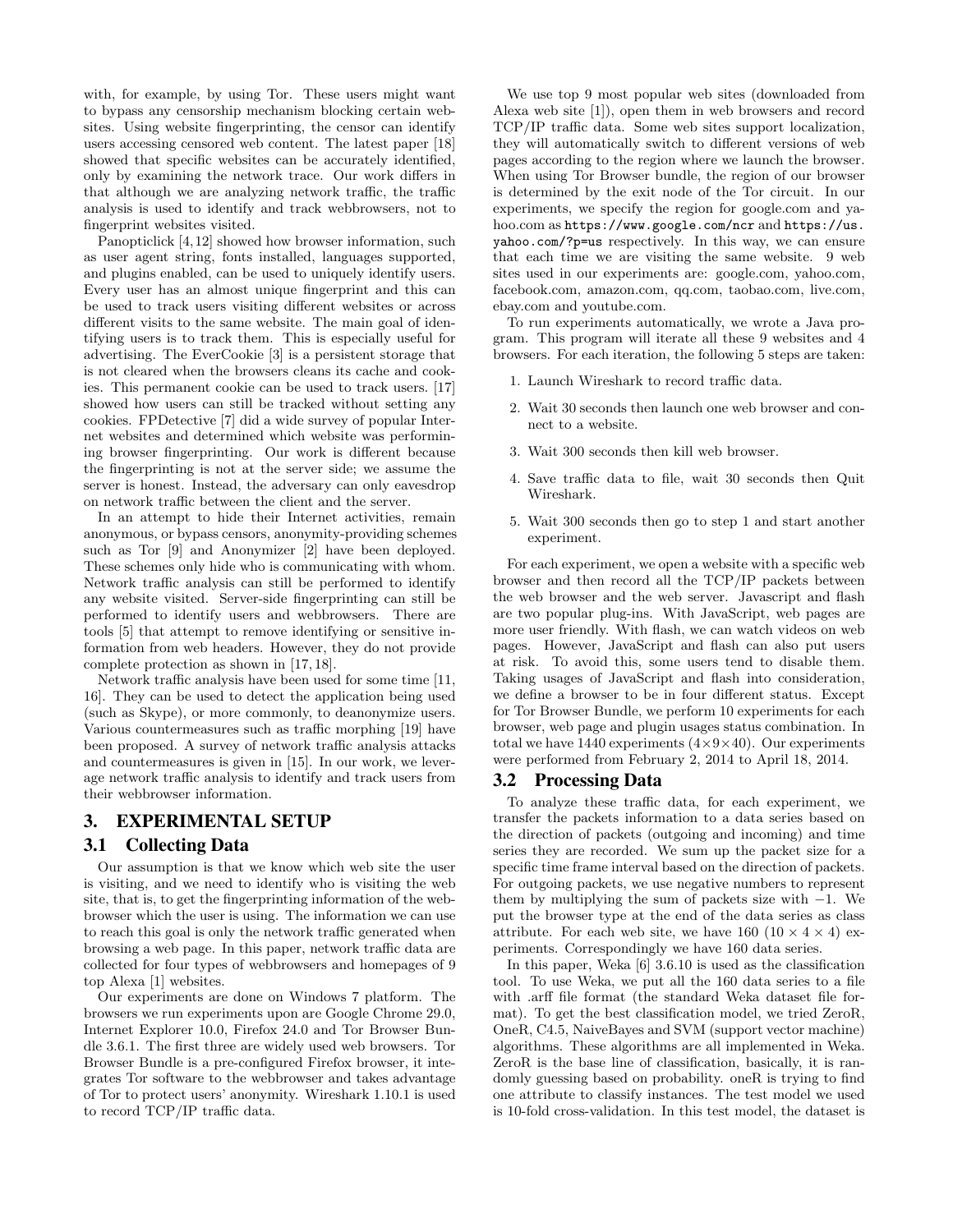randomly reordered and then split into 10 folds of equal size. In each iteration, one fold is used for testing and the other 9 folds are used for training the classifier. The test results are collected and averaged over all folds. Cross validation is quite useful in dealing with small datasets since it utilizes the greatest amount of training data from the dataset [6].

### 4. RESULTS

# 4.1 Webbrowser type identification

The type of the webbrowser is one of the most common webbrowser fingerprinting characteristics. Webbrowser type and version information can be obtained by checking the http user-agent header. Our assumption is that we can not see the plain-text of the packets content. All we have is the time series of packet size. Classification models are built upon these time series and classification algorithms.

Figure 1 (a) shows the average accuracy rate of identifying browser type for all nine web sites with C4.5 classification algorithm. In this paper, we use accuracy rate to represent the performance of a classification model. Suppose 40 experiments with 10 experiments for each one of the four type of browsers, 8 experiments are correctly classified as using Chrome, 7 experiments are correctly classified as using Firefox, then the accuracy rate of identifying Chrome and Firefox is 80% and 70% correspondingly.

The accuracy rate of identifying browser type is slightly different for specific browsers. The best one is for Google Chrome which is identified with 87.27% average accuracy rate. That means that for all 360 experiments which use Chrome, 317 (360  $\times$  0.88) of them are correctly identified, and 43 of them are identified as others. Tor browser bundle has lowest identification average accuracy at 69.99%. In our dataset, we have 4 different types of browsers, so the base line probability of identifying the correct browser type is 25%. Our worst accuracy rate, which is 70% for Tor bundler, is still 2.8 times the base line accuracy.

For different websites, the accuracy rate of identifying browser type also changes. Table 1 shows the exact accuracy rate for nine websites. Among these 9 websites, facebook.com has the best average accuracy which is about 85% and qq.com has the worst average accuracy which is about 73%. Though 70% accuracy rate is pretty good comparing to the 25% base line accuracy, there are still some improvements we can make to enhance it. Like Cai's work [20], we can round packets size to a multiple of 600 and remove noises of traffic data. In future work, we will try these modifications to obtain higher accuracy.

#### 4.2 Webbrowser plug-ins identification

Besides the browser type, plug-in usage status is also important characteristic to fingerprint a browser. Our assumption is that we have 13 combinations of browser type and plug-in usages. For browser Chrome, IE and Firefox, each of them can have 4 possible plug-in usage combination regarding the enabling or disabling of flash and JavaScript plug-in. For Tor bundle, we use the default plug-in setting.

We run C4.5 classification algorithm against the packet size series, the test model we used is 10 fold cross verification, similar for identifying browser type. Figure 1 (b) shows that for all 9 websites, the average identification accuracy of combinations of browser type and plug-ins usages. Combination 1 to 4 are for Chrome, 5 to 8 are for Firefox, 9 to 12 are for IE and combination 13 is for Tor bundle. Be-

Table 1: Identification Accuracy for Specific Website

|          | $(\%)$<br>Identification accuracy |         |       |            |
|----------|-----------------------------------|---------|-------|------------|
| Websites | Chrome                            | Firefox | ΙE    | Tor bundle |
| amazon   | 89.74                             | 82.05   | 64.10 | 75.68      |
| ebay     | 84.62                             | 87.18   | 82.05 | 70.15      |
| facebook | 92.50                             | 80.00   | 87.50 | 81.08      |
| google   | 95.00                             | 70.00   | 77.50 | 64.86      |
| live     | 84.62                             | 82.05   | 89.74 | 63.64      |
| qq       | 89.74                             | 61.54   | 74.36 | 64.86      |
| taobao   | 76.92                             | 76.92   | 84.62 | 69.35      |
| vahoo    | 85.00                             | 72.50   | 75.00 | 70.27      |
| youtube  | 90.00                             | 67.50   | 85.00 | 73.30      |
| Average  | 87.27                             | 76.53   | 79.36 | 69.99      |

sides Tor bundle, which we use default plug-in setting, the highest identification accuracy is for combination number 4 which is about 70.62% and the lowest one is for combination number 11, which is about 31.11%. Since there are 13 classes of browser type and plug-ins usage combination, the baseline probability of identifying one combination is less than  $7.7\%$  (  $1/13 = 0.0769$ ). Our worst case of accuracy, which is  $31.11\%$  is more then 4 times of the baseline probability. When the time frame of the packets size is 2 seconds, the average accuracy of all 13 combination is about 52.0%, which is 6.7 times higher than the baseline probability.

For a specific website, the average identification accuracy of all 13 combinations changes slightly. For websites like YouTube, eBay and Amazon, they have relatively higher average identification accuracy. The reason is that their web pages contains more videos/images, and they use JavaScript to control how these videos/images are displayed on web pages. Enabling or disabling JavaScript and flash have much more influence to the network traffic than other websites.

### 4.3 Varying time frames and classification algorithms

To get the best result, we tried time frames from 1 second to 10 seconds to generate the different data series. The basic idea is that when time frame is smaller, the data series we get contains finer information about the traffic. On the other hand, when time frame is smaller, it will take more time to run the classifier and model is also easier to suffer overfitting. Besides the better accuracy rate of classification, we also need some kind of trade-off between the accuracy rate and model complexity. Figure 1 (c) shows that for algorithm C4.5, the time frames we take has slight influence to the accuracy rate of identifying browser type.

When classifying a dataset, the classification algorithm chosen usually has great influence to the performance of the final classification model. Among all these 5 algorithms used in this paper, the C4.5 algorithm has best performance. It has around  $80\%$  accuracy and the accuracy is relatively stable for different time frames. Accuracy of NaiveBayes algorithm varies between 60.28% to 72.47% and it seems to increase as time frames become smaller. But as we take smaller time frames, say  $0.5$ , its accuracy does not increase.

SVM works badly in our case, there are two reasons: 1) data series used in this paper are all based on raw data, we have no data rounding or normalization, and 2) to ensure all traffic data are recorded, for each experiment, we collect all traffic data in 5 minutes starting from the launch of accessing